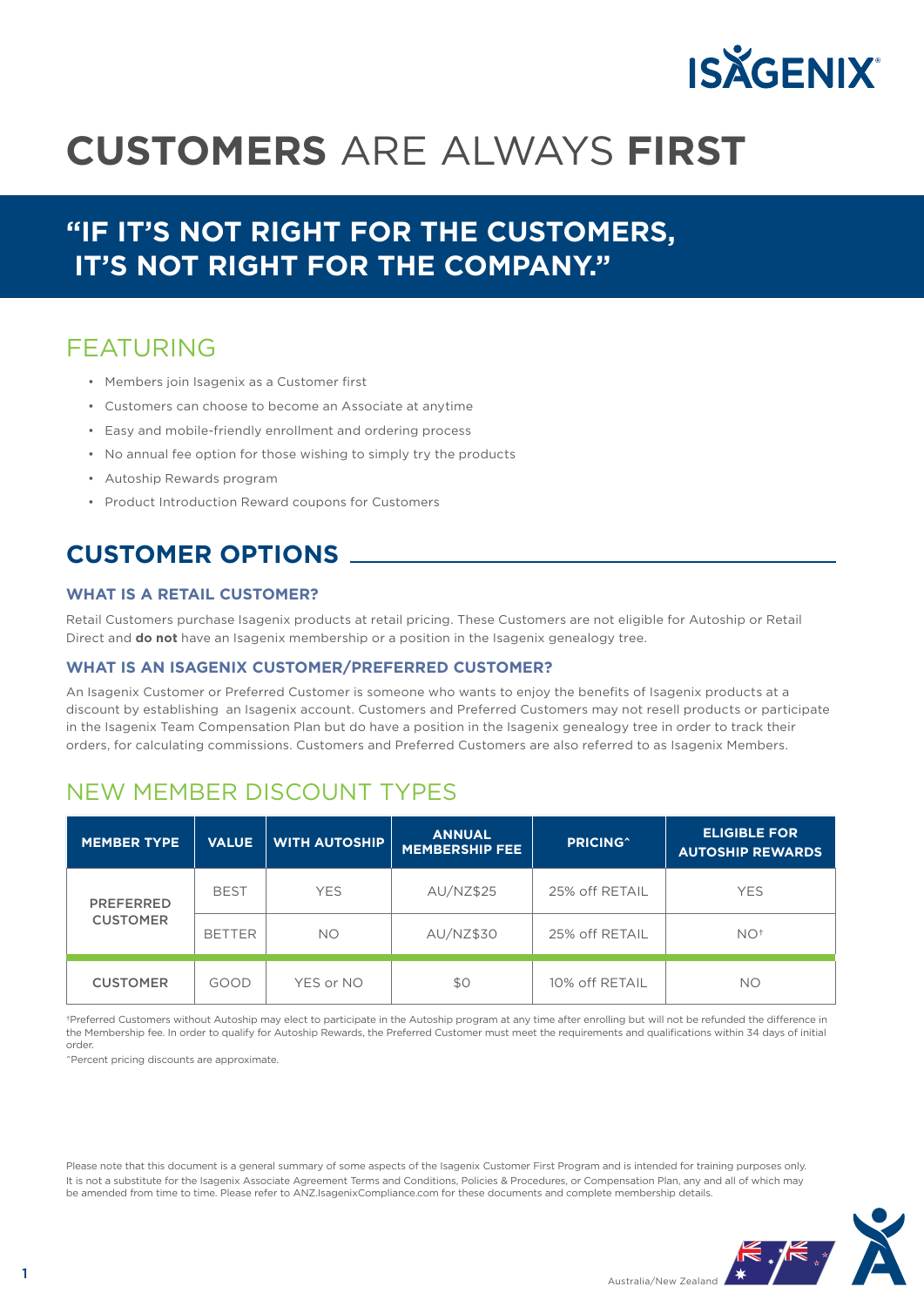# CUSTOMER BENEFITS

- Members join Isagenix as a Customer first
- Customers receive a unique Isagenix account login
- No minimum purchases required other than placing an initial order of at least one product with Business Volume (BV)
- Eligible for Product Introduction Rewards (PIR) coupons for sharing Isagenix
- Eligible to accumulate Group Volume (GV) on entire organisation for their first 90 days and Personal Volume (PV) for their first 180 days as encouragement to become an Associate to build an Isagenix business‡
- Customer accounts that do not have a product order for 12 consecutive months will be closed

#### **KEY TERMS TO KNOW AS A CUSTOMER:**

**WHOLESALE PRICING** – Approximately 25 percent off suggested retail pricing available to Preferred Customers and Associates.

#### **KEY TERMS TO KNOW AS A CUSTOMER:**

**PRODUCT INTRODUCTION REWARDS** – Customers and Preferred Customers are eligible to earn a Product Introduction Reward coupon for referring a personally enrolled customer who orders a qualifying system on their first order. Product Introduction Rewards are coupons redeemable within one year on Isagenix products. The enrolling sponsor receives the full Business Volume for orders placed using Product Introduction Reward coupons. Customers can earn Double Product Introduction Rewards for sharing two or more qualifying systems in the same commission week. In order to earn commissions and bonuses in the Isagenix Team Compensation Plan, Customers must convert their accounts to Associate status. Please read the Compensation Plan to learn more.



# **ASSOCIATE**

#### **WHAT IS AN ASSOCIATE?**

Isagenix Associates who open an account enjoy the advantages of being an Isagenix Customer but also have access to earn commissions and bonuses through the Isagenix Team Compensation Plan. To become an Associate, Customers simply sign on to their customer account, indicate their interest in becoming an Associate, and follow the steps provided. It's that simple!

### ASSOCIATE BENEFITS

- Wholesale pricing
- Receive a personal Isagenix website
- Ability to build an Isagenix business and accumulate BV to earn commissions and bonuses
- Rank advancement and Crystal Rank Advancement deadline periods begin when you become an Associate
- Access to Associate related promotions, training, and support materials

‡To take advantage of any accumulated volume, a Customer is required to open an Associate account within the 180-day period immediately following the date the Customer account is opened. Group volume is accumulated in the first 90 days only. No additional group volume will accumulate during the second 90-day period. If a Customer does not become an Active Associate within the first 90 days, the accumulated volume will be held for an additional 90 days, after which time all such volume will be removed. If a Preferred Customer or Customer accumulates group volume and becomes an Associate they have a 30-day grace period from the time of conversation to become an active Associate with 100 PV. If they do not become an active Associate the group volume is removed.

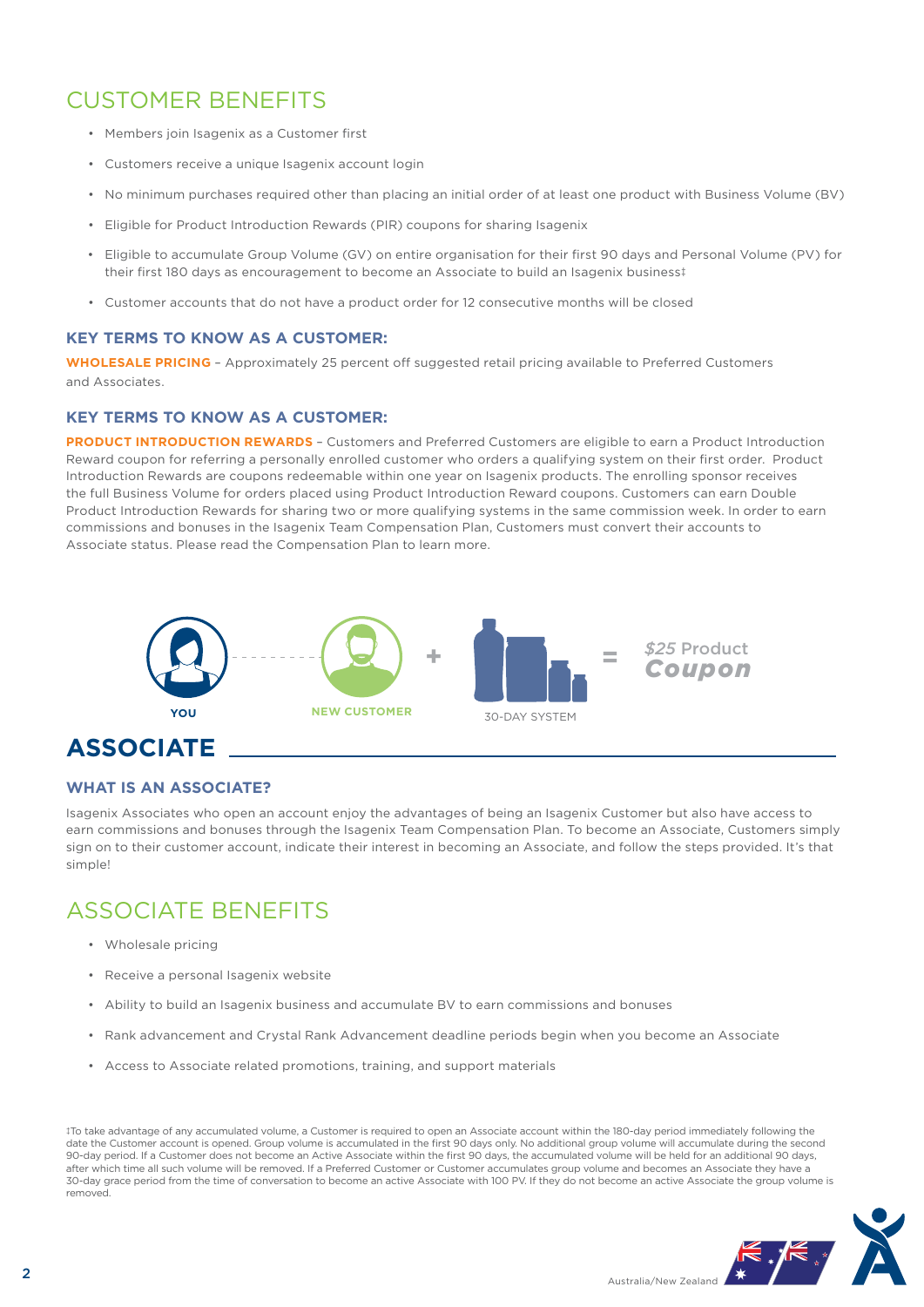#### **KEY TERMS TO KNOW AS AN ASSOCIATE:**

PERSONAL ISAGENIX WEBSITE - A personalized website that an Associate may use to sell Isagenix products and enroll new members.

**PRODUCT INTRODUCTION BONUSES** – Associates can earn a Product Introduction Bonus (PIB) when a new personally sponsored customer orders a qualifying system on their first order. Double the Product Introduction Bonuses by personally sponsoring two new members who each order a qualifying systems in the same commission week.

**ACTIVE STATUS** – An Associate is Active on any given day if they:

Purchase for personal use or for Retail Sale and/ or have Retail Direct Sales totaling at least 100 PV (personal volume) in the prior 30 days.



### **CONSULTANT**

#### **WHAT IS A CONSULTANT?**

A Consultant is the first leadership level in the Isagenix Team Compensation Plan.

### CONSULTANT BENEFITS

- Accumulate business volume within your team regardless of depth
- Eligible for team bonuses/cycles
- May earn Consultant rank advancement bonus
- All personally enrolled Customers and Associates purchases count toward your Consultant status

#### **HOW TO BECOME A CONSULTANT:**

The way to become a Consultant is to accumulate at least 100 PV\* and generate a minimum of 100 BV in total combined sales to any number of personally enrolled customers and Associates from each team (left and right) with at least 300 BV total in the prior 30 days.





\*Personal Volume (PV) can be accumulated from personal purchases (for personal use or Retail Sales) and or Retail Direct Sales.